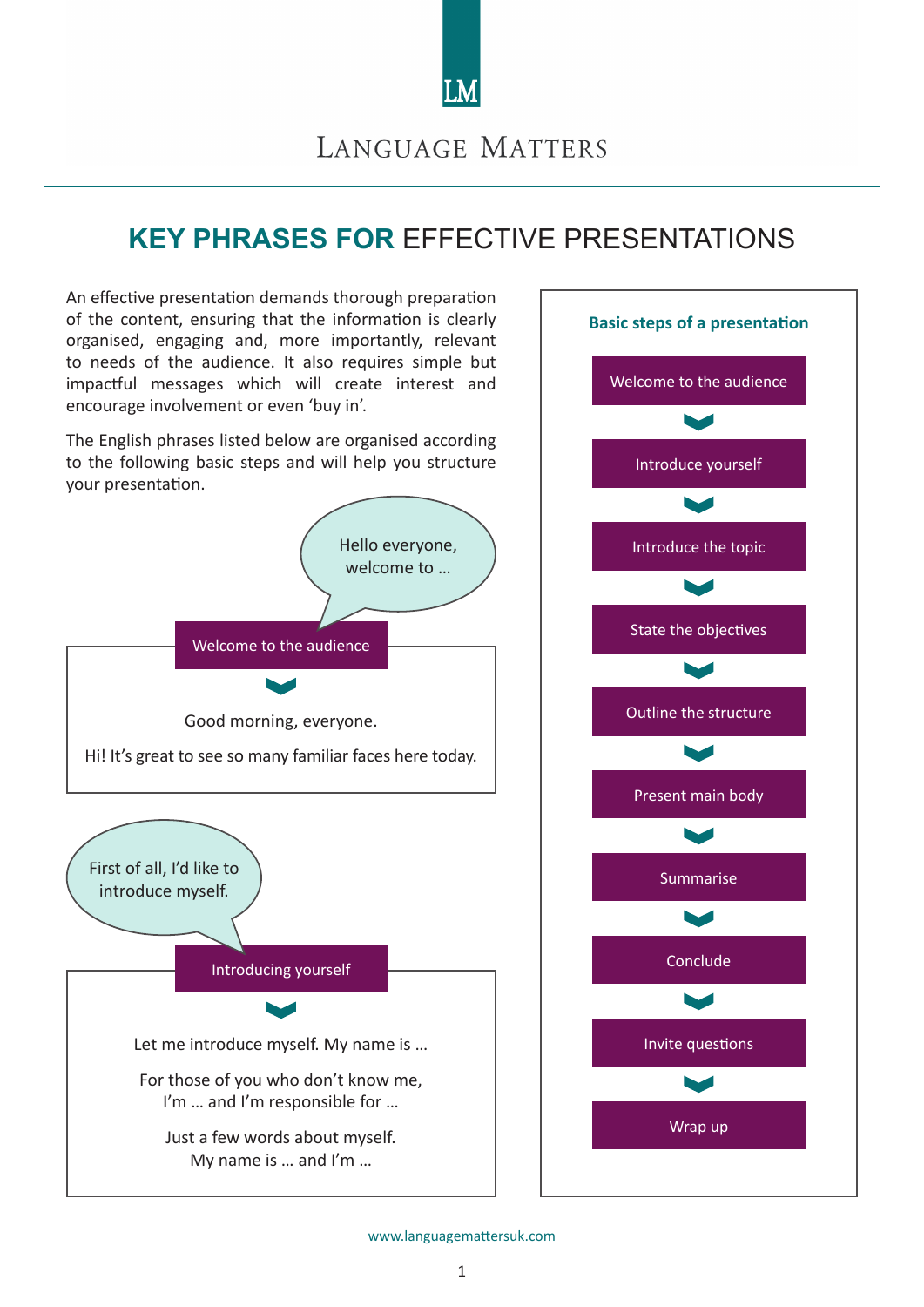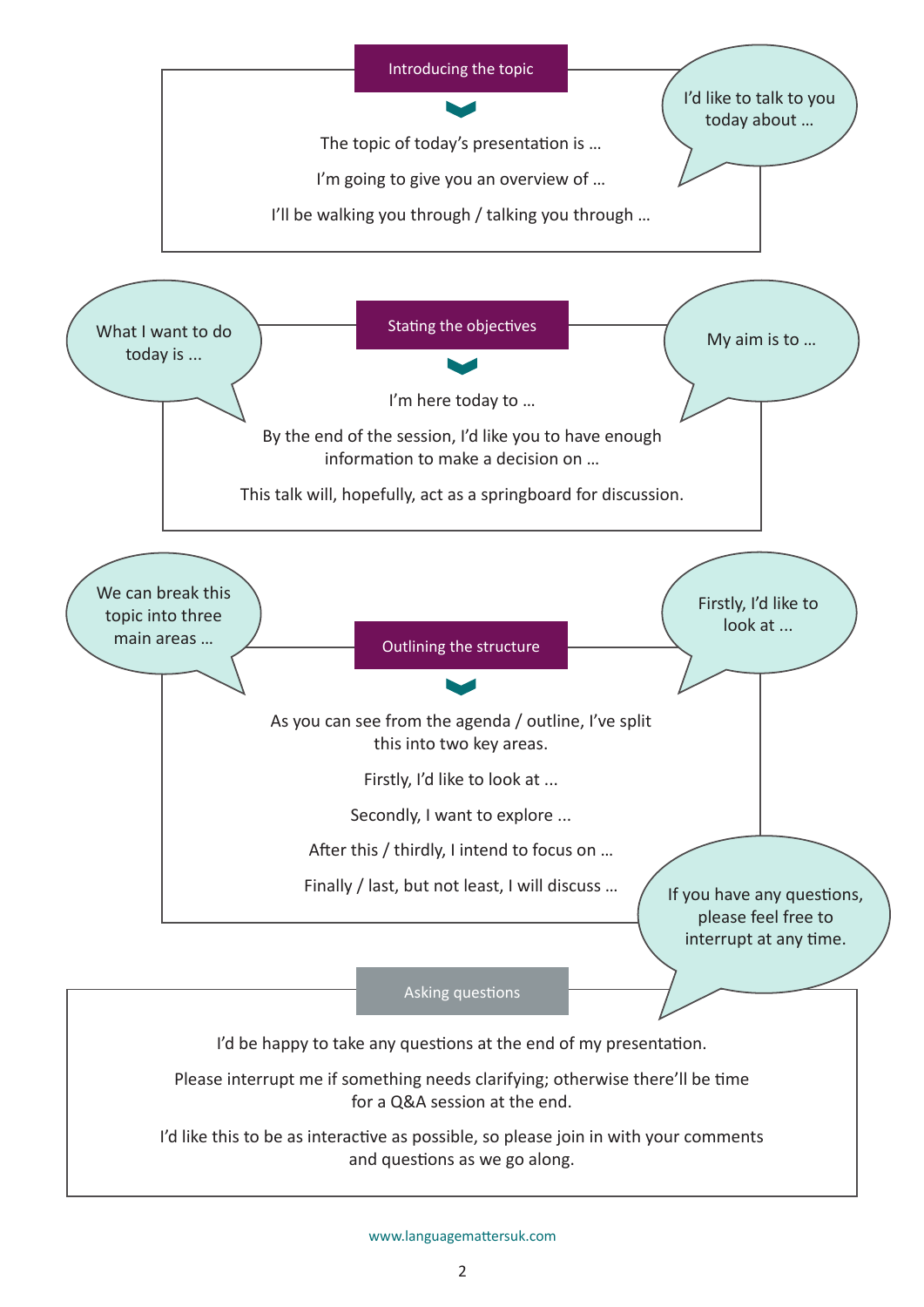#### Mentioning handouts

There's no need to take notes. I'll send out copies of the slides later.

You'll find a complete set of handouts in the folder / on the table / on your chair.

#### Timing

I'll take just 20 minutes of your time.

I plan to talk for 20 minutes and then open it up for discussion.

|                                  | Presenting the content    |
|----------------------------------|---------------------------|
|                                  |                           |
|                                  | Let's start by looking at |
|                                  | Now we come to            |
| That covers , so let's move onto |                           |
| I think that deals with          |                           |
| This brings me to                |                           |
|                                  |                           |

#### Referring to visuals

Let's have a look at this graph which shows …

If you look at this diagram, you will see that …

It's pretty clear from these figures that …

What this table shows us is ...

Highlighting or emphasizing important points

As you can see, …

You will note that …

I'd like to draw your attention to the fact that …

I'd like to stress that …

The crucial factor is ...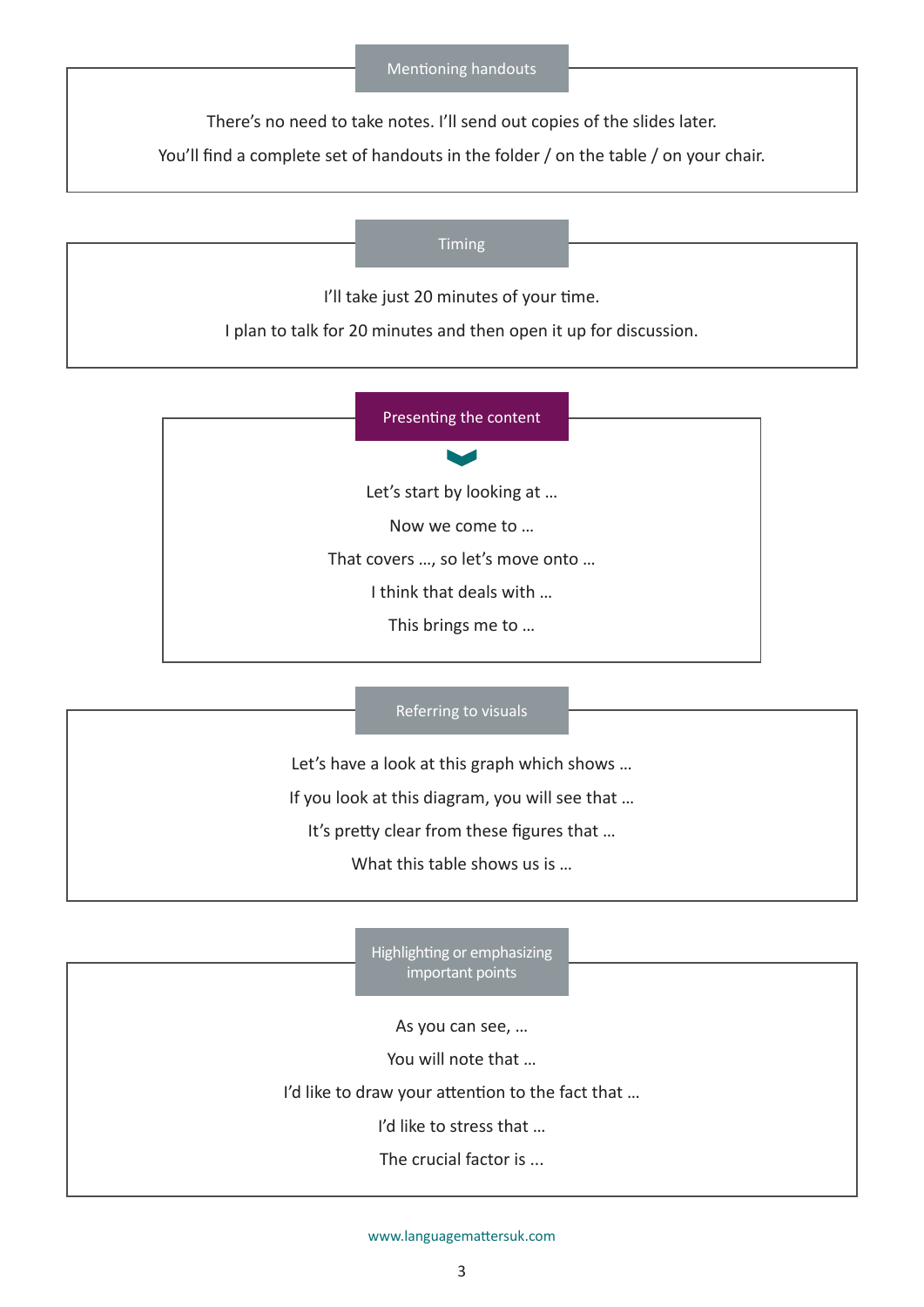





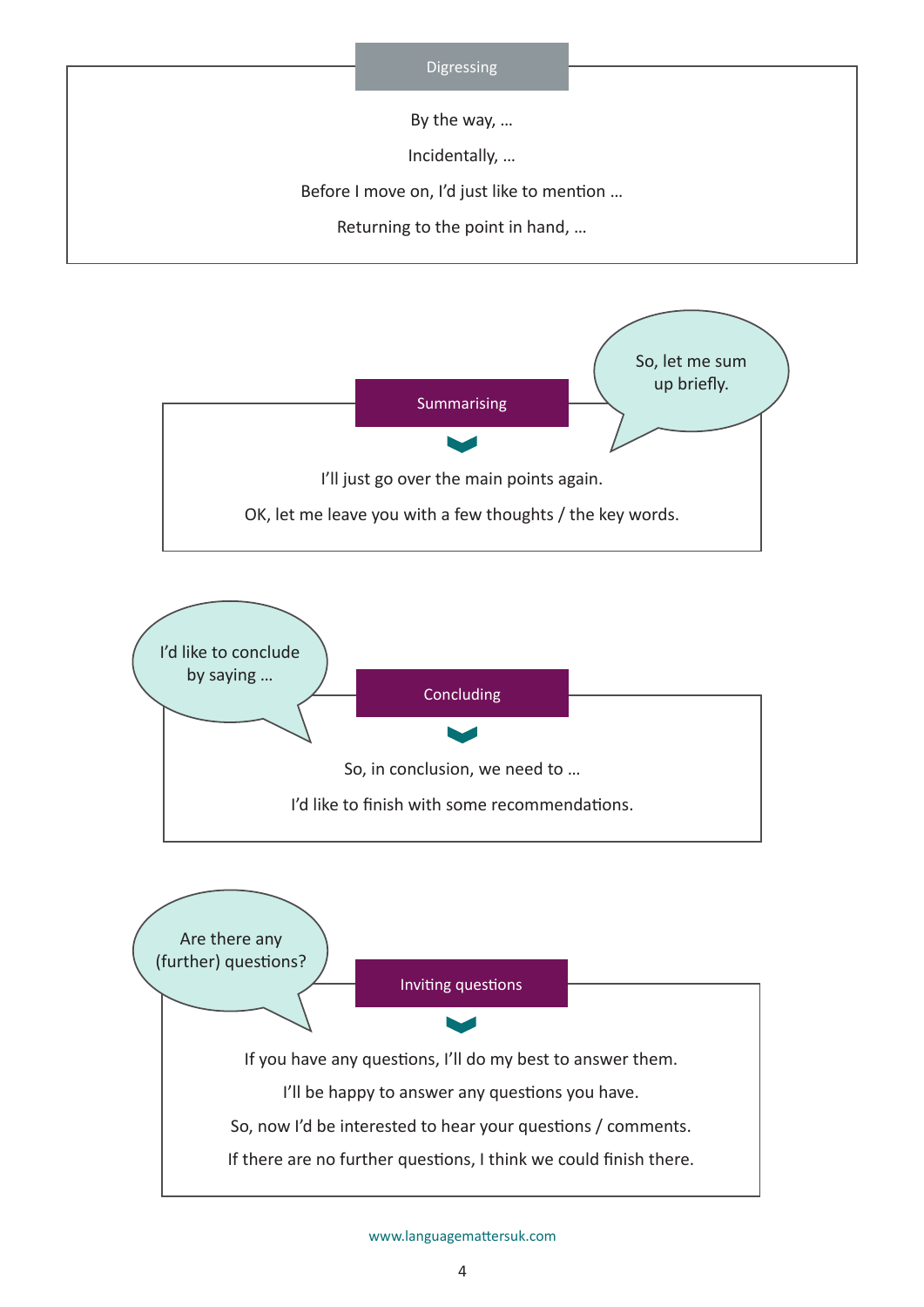#### Handling questions

Good point.

That's an interesting question. Thank you.

I'm glad you asked that.

I appreciate what you're saying.

I see what you're getting at.

Sorry, I don't think I have quite understood your question.

I'm not quite sure what you mean.

I'm afraid I don't see the connection / relevance.

I think I answered that earlier.

I don't know off the top of my head. I'll have to get back to you / go away and check.

I'm afraid I can't answer that question at the moment. Can I get back to you (via email)?

I'm sorry, I'm not able to comment on that. It's outside the scope of today's session.

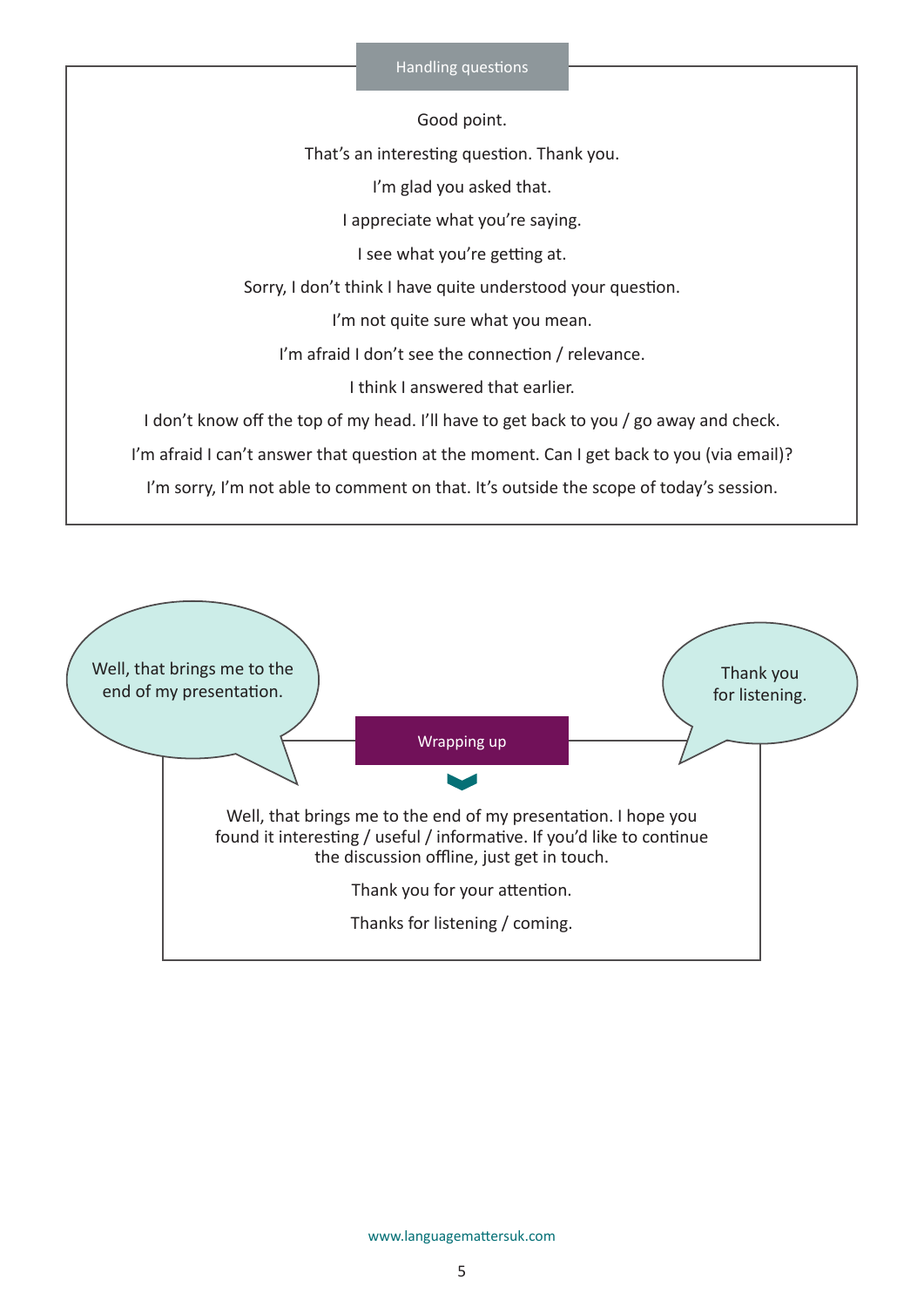## **Tips for getting out of a difficult situation**

Sometimes, especially if you are not well prepared, things can get out of hand. You say something which is not correct, forget to mention a key fact or simply panic and rush the whole presentation.

Here are some phrases you can use to get yourself back on track.



## **Speaking clearly**

There are certain common words in English which seem similar to those in your own language. Unfortunately, the stress patterns are often different.

Here are some words for you to practise: